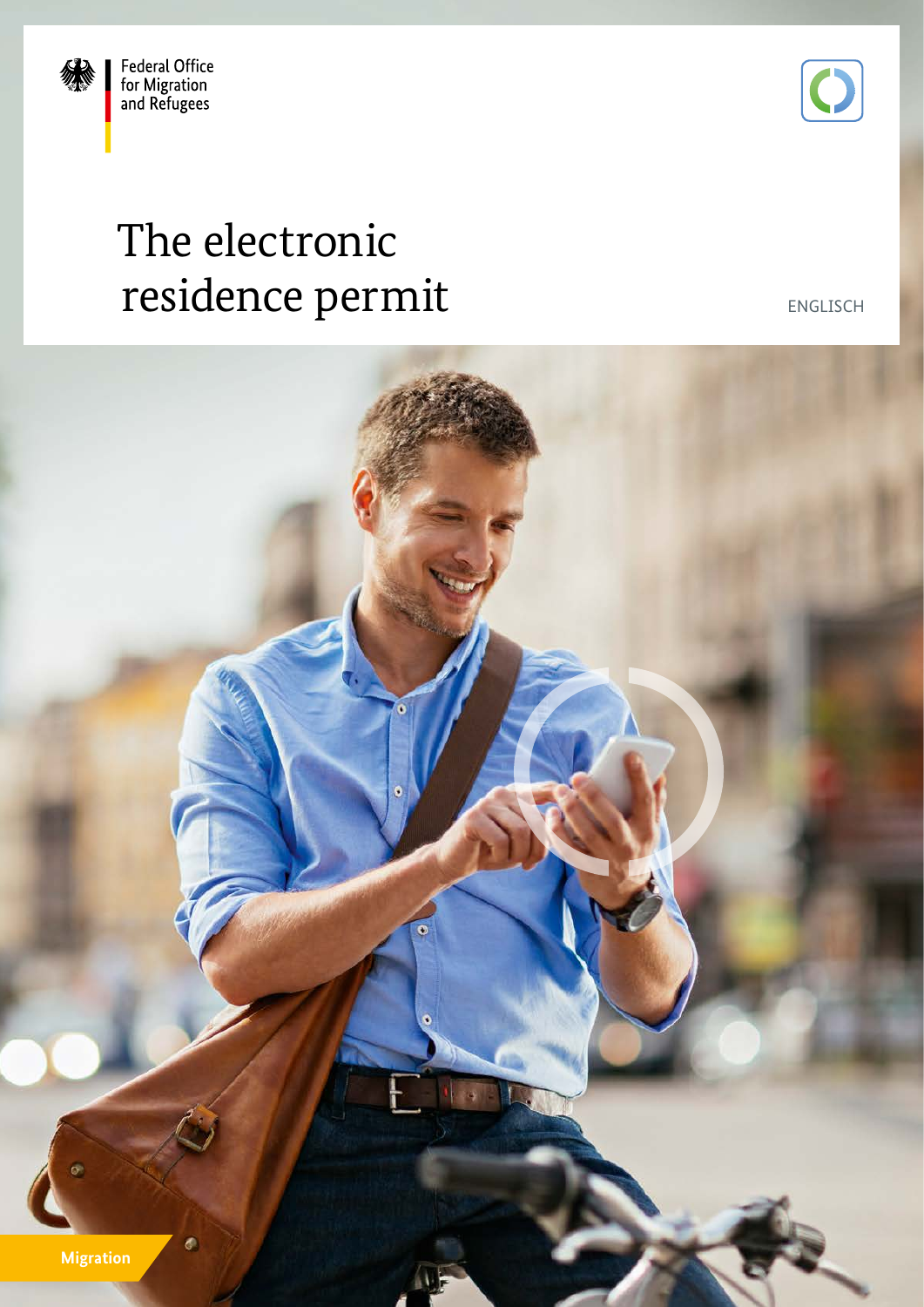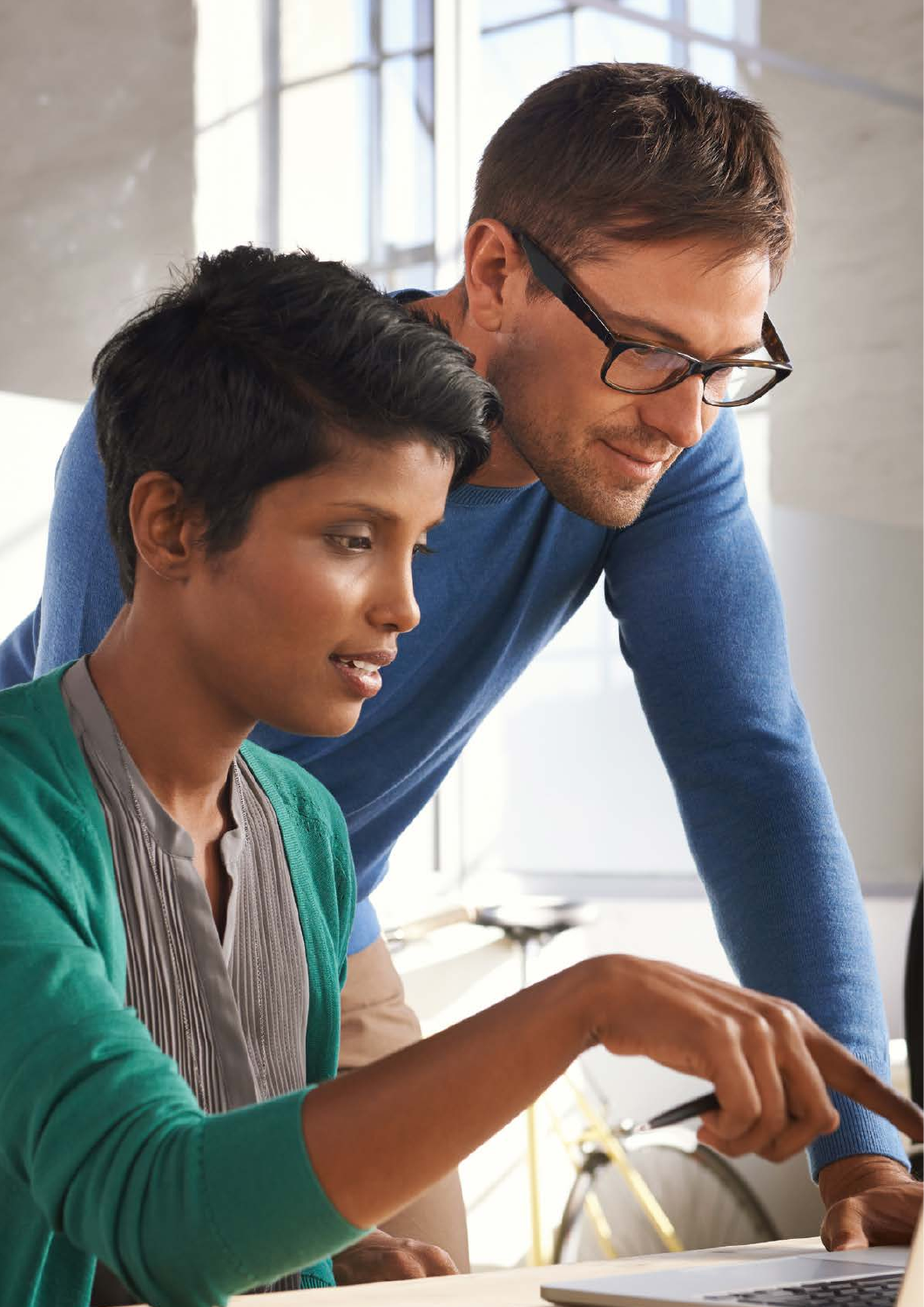# Contents

- $\boldsymbol{4}$  [The most important things first](#page-3-0)
- 6 [Your electronic residence permit](#page-5-0)

 7 [Your online identification function](#page-6-0)  [What you need for online identification](#page-7-0)  [Online identification is easy](#page-8-0)  [Effective protection of your data](#page-9-0)  [Where you can use the online identification function](#page-10-0)  [Your very good right – self-determined data disclosure](#page-11-0)  [On-the-spot extraction](#page-12-0)

[14](#page-13-0) Other functions

[15](#page-14-0) Your PIN letter

[16](#page-15-0) Security advice

17 [Cancellation hotline](#page-16-0)

[18](#page-17-0) On the Internet

[19](#page-18-0) Imprint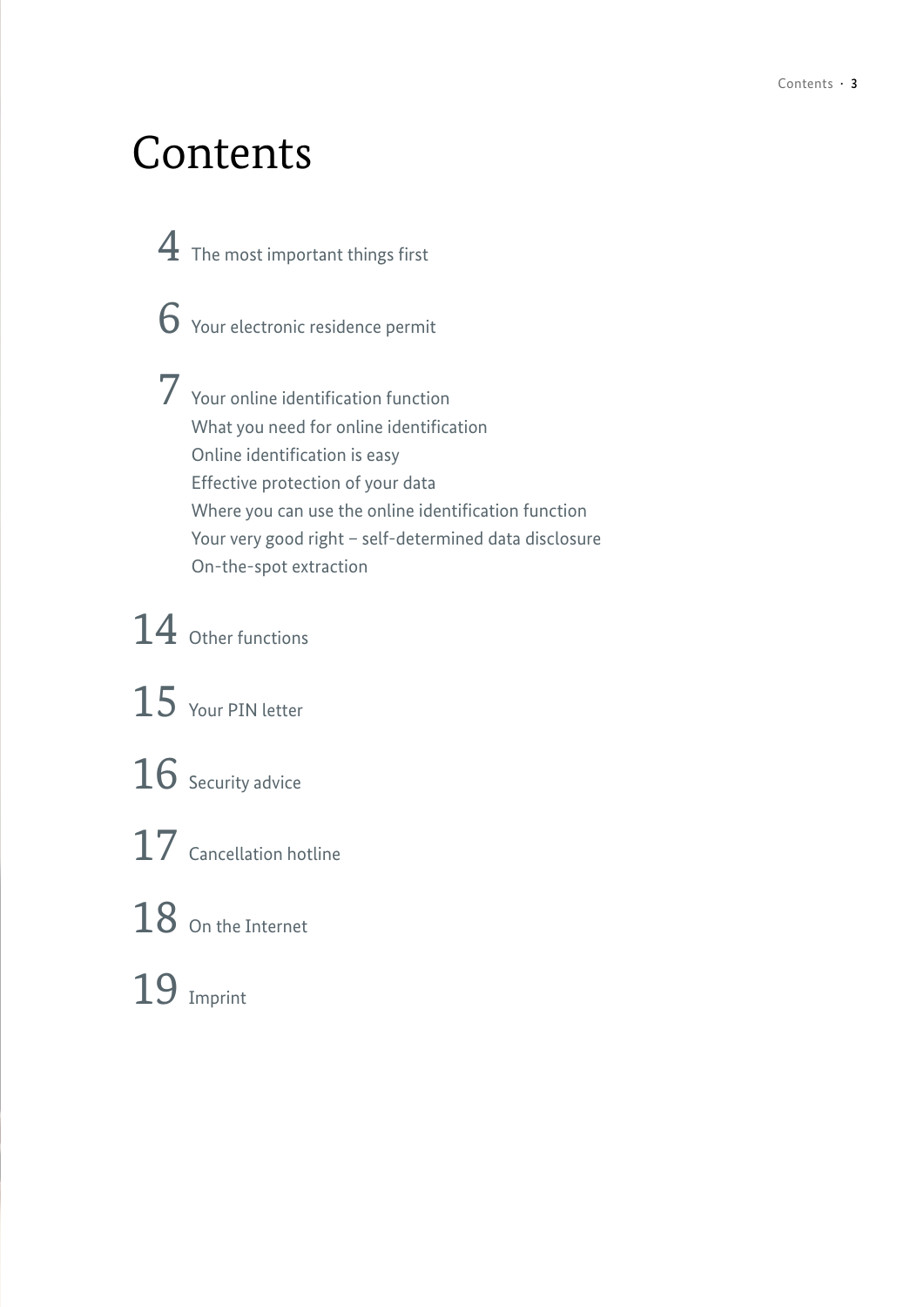# <span id="page-3-0"></span>The most important things first

You have received an electronic residence permit from the immigration office. This can be a German residence permit, an EU Blue Card, an ICT card, a Mobile ICT card, a perma nent German residence permit or a permanent EU residence permit.

As a rule, with your residence permit together with your passport you can prove your identity on a day-to-day basis, for example at local authorities, at the bank or towards public authorities.

On the internet it is different: When you visit an internet page, the provider is not standing right in front of you. As a rule you can still identify yourself, provided that the online identification function of your electronic residence permit has been activated by the immigration office.

This electronic identification process is made possible by the electronic memory device (the chip) in the card. On it, your personal data (name, date of birth, nationality, address), biometric features (photograph and fingerprints) and sup plementary provisions (conditions) are stored. With it, you can avail yourself of official and commercial services offered online easily and quickly through the internet.

When you do, your personal data will always be reliably pro tected from theft and wrongful use. This is important be cause identities are often stolen on the internet: somebody gets hold of your identification data, for example your user name and passwords, uses your identity and acts in your name. The online identification function of your electronic residence permit will protect you from this. The use of the online identification functions is voluntary.

In this brochure you will learn what you can use your elec tronic residence permit for in everyday life in Germany, how you can use it in the digital world and with which security mechanisms it protects your personal data.

Furthermore, you can read how the biometric data in your electronic residence permit are used, how important the PIN letter is that you will receive after the production of your electronic residence permit, and what security advice you should observe.

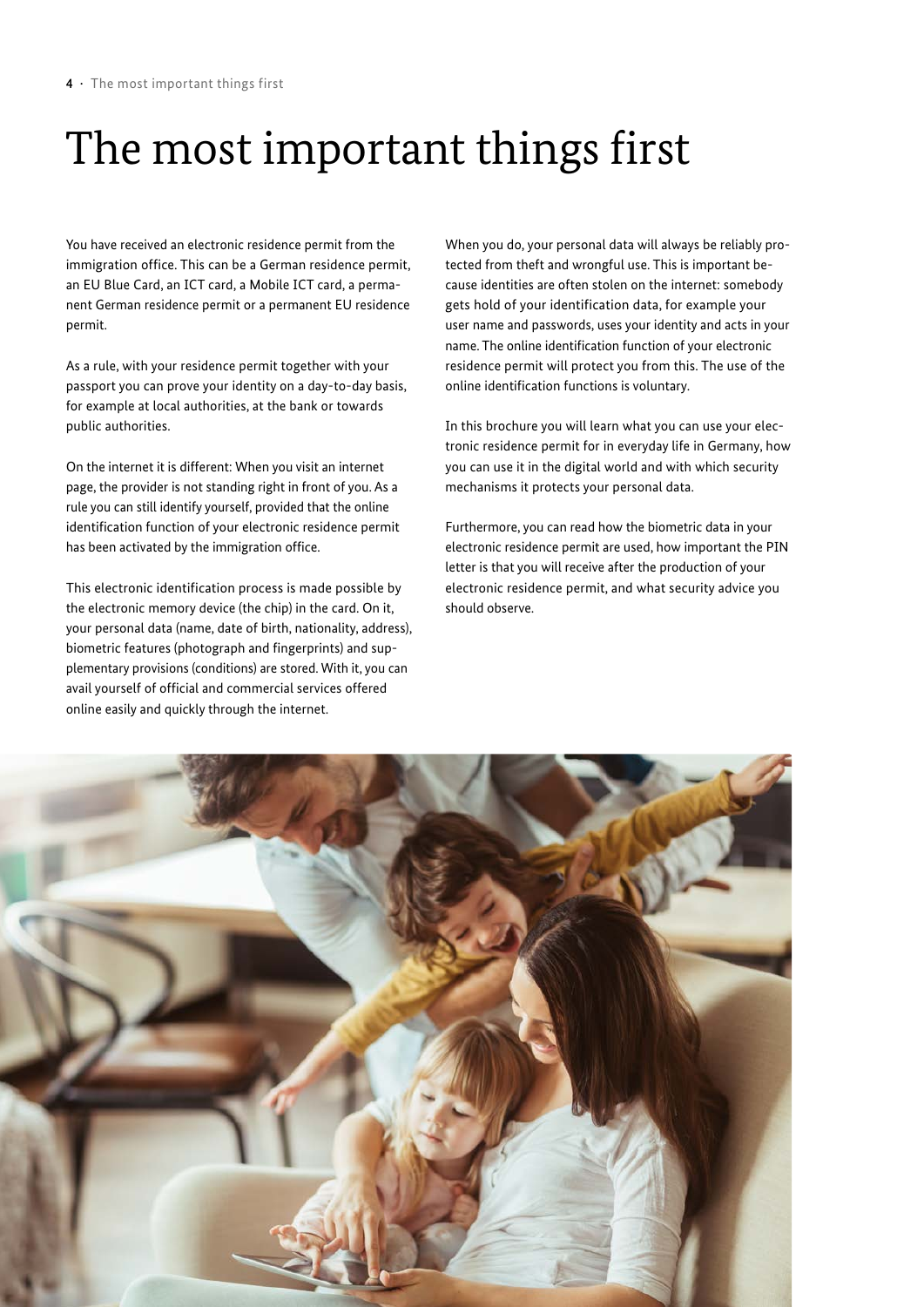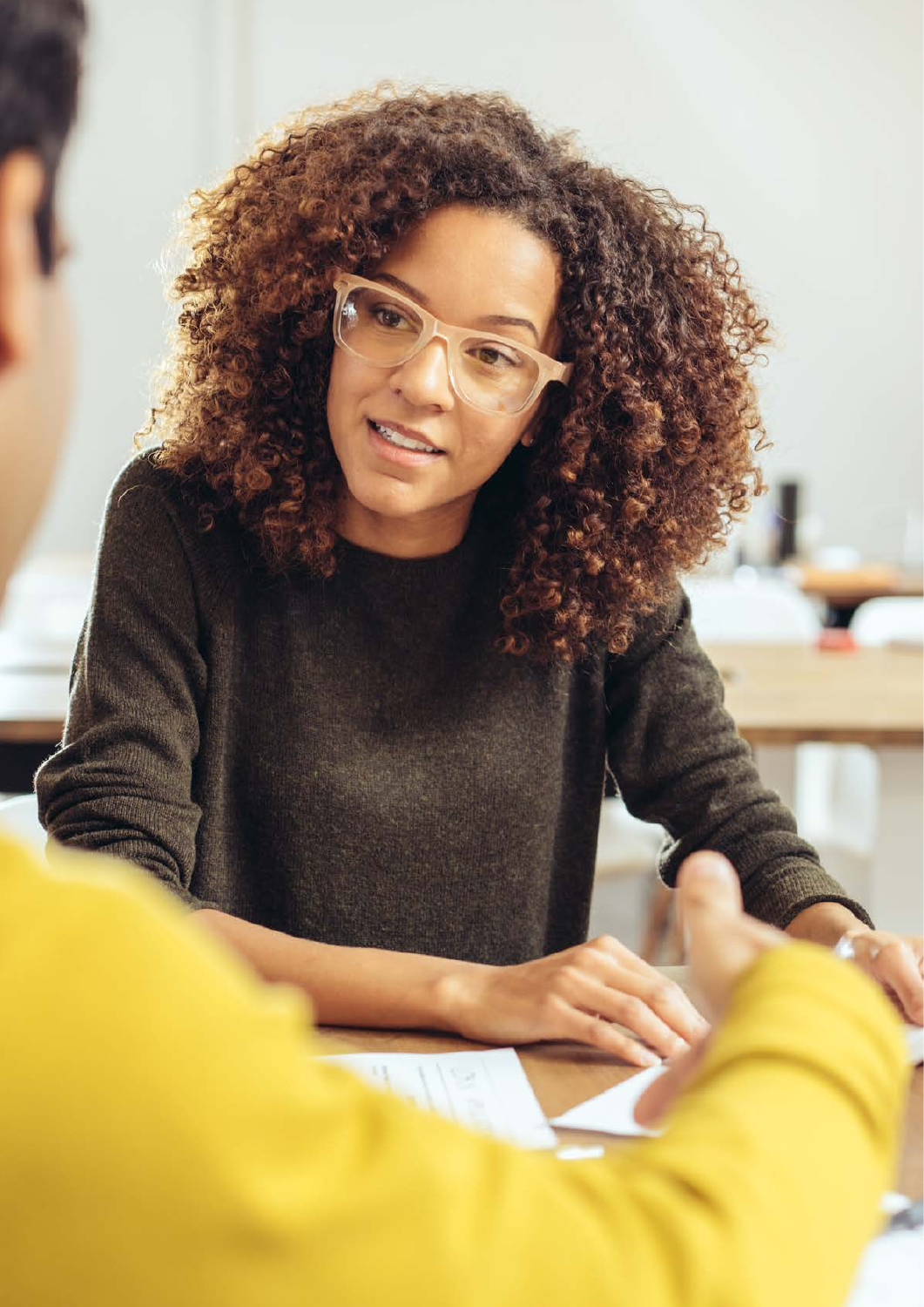# <span id="page-5-0"></span>Your electronic residence permit

## At a glance



#### Photo  $\bf{0}$

- Symbol for the electronic memory device (chip) 2
- Surname, first name 3
- Serial number 4
- 5 Last day of validity
- Card access number (CAN) 6

On the front of the electronic residence permit, your surname and first name(s), the place where the electronic residence permit was issued and the date until which the residence permit is valid are entered.

The type of your residence permit and any comments on the supplementary conditions are also noted on the electronic residence permit. The period of validity depends, among other things, on the type of residence permit. The electronic residence permit is only valid for as long as the registered passport or substitute passport to which it belongs is valid. Therefore, please make sure that you apply for a new pass port or substitute passport in good time before it expires.

On the left of the card is the photo, on the top right the serial number of the card, and on the bottom right the card access number (CAN) and your signature.



- **A** Date and place of birth
- Address  $\bullet$
- Nationality 8
- Issuing authority 4
- 5 Logo: Online identification function
- Machine-readable zone (contains no additional personal data) 6

On the back of the electronic residence permit, your person al data such as place and date of birth, nationality, gender, height, the colour of your eyes, your address and the immi gration office which issued the residence permit are stated.

The electronic residence permit contains an electronic memory device (a chip). With the aid of a card reader or an appropriate, NFC-enabled smartphone or tablet (NCF Near Field Communication) you can use the online identifi cation function for business transactions and activities on the internet and at cash machines.

The logo on the right indicates all internet applications, automats and card readers for which you can use the online function.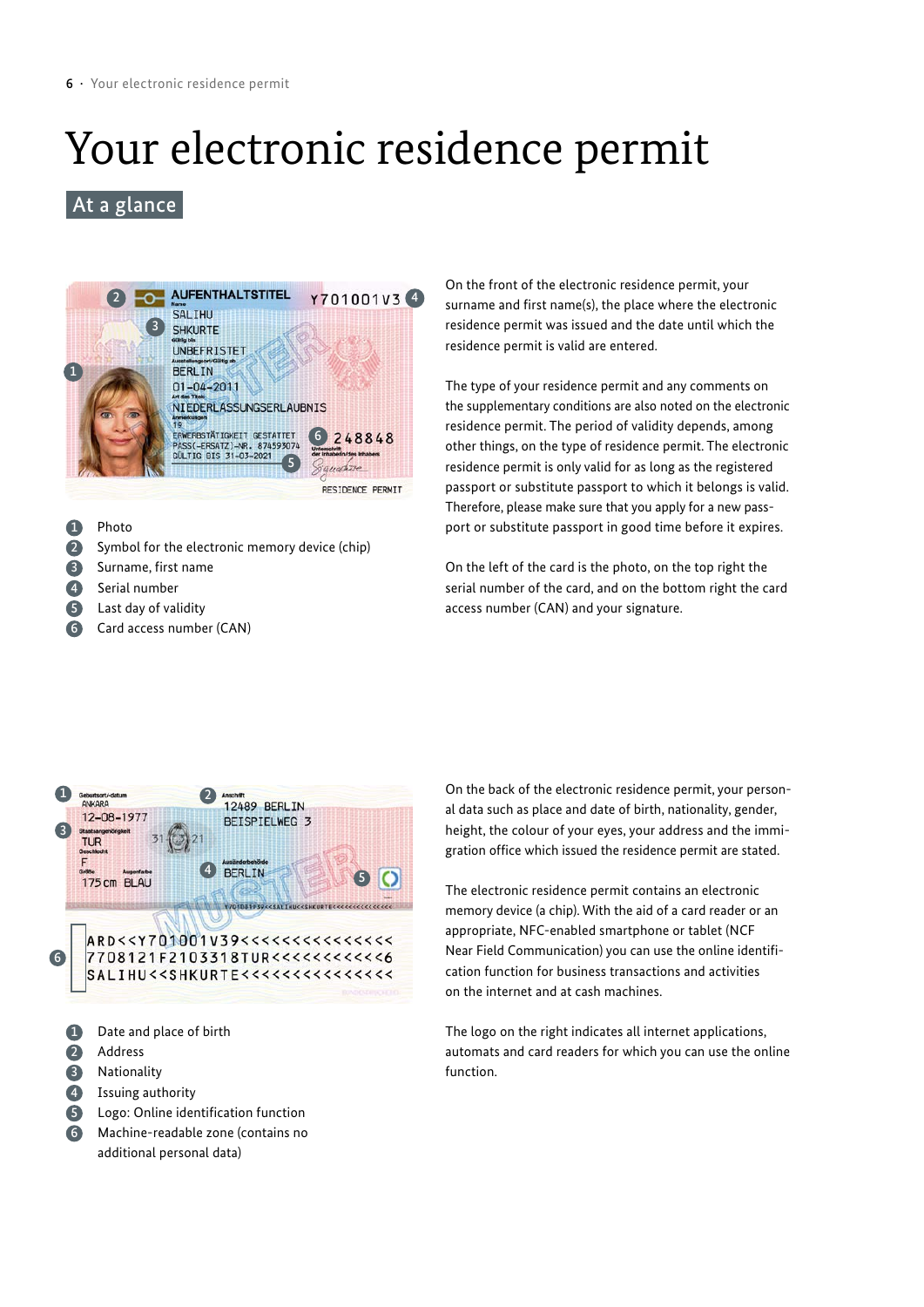# <span id="page-6-0"></span>Your online identification function

Your residence permit for the digital world

With your electronic residence permit you can use the online identification function and prove your identity safely on the internet or at automats. You can deal with your official or business matters simply and electronically. That saves time, money and journeys.

Thus your data are always protected in the digital world:

- Prior to the transmission of your personal data you can see who will receive them and whether he is authorised to use the online identification function.
- § So that your personal data can be transmitted electronically, you must, enter your personal secret number (PIN).
- § Your personal data are always end-to-end encrypted when they are transmitted and cannot be intercepted or viewed.

So with the online identification function you yourself decide when to transmit your encrypted personal data and to whom.

#### No online identification function

If the electronic residence permit includes the indication that the personal data are based on the statements of the holder, then use of the online identification function is ruled out.

The online identification function can only used from age 16 onwards.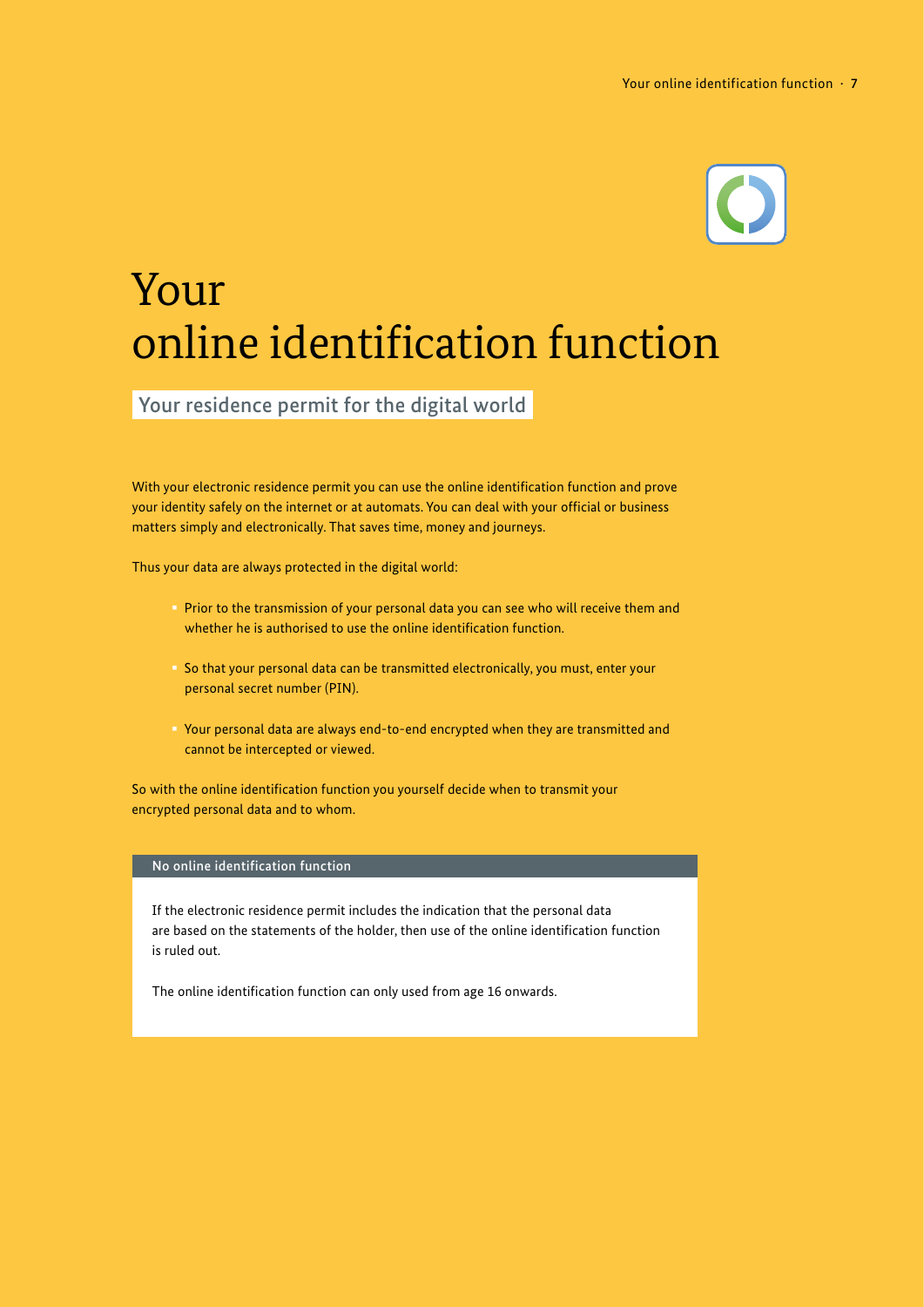#### <span id="page-7-0"></span>8 · Your online identification function

## What you need for online identification

To use your online identification function you will need:

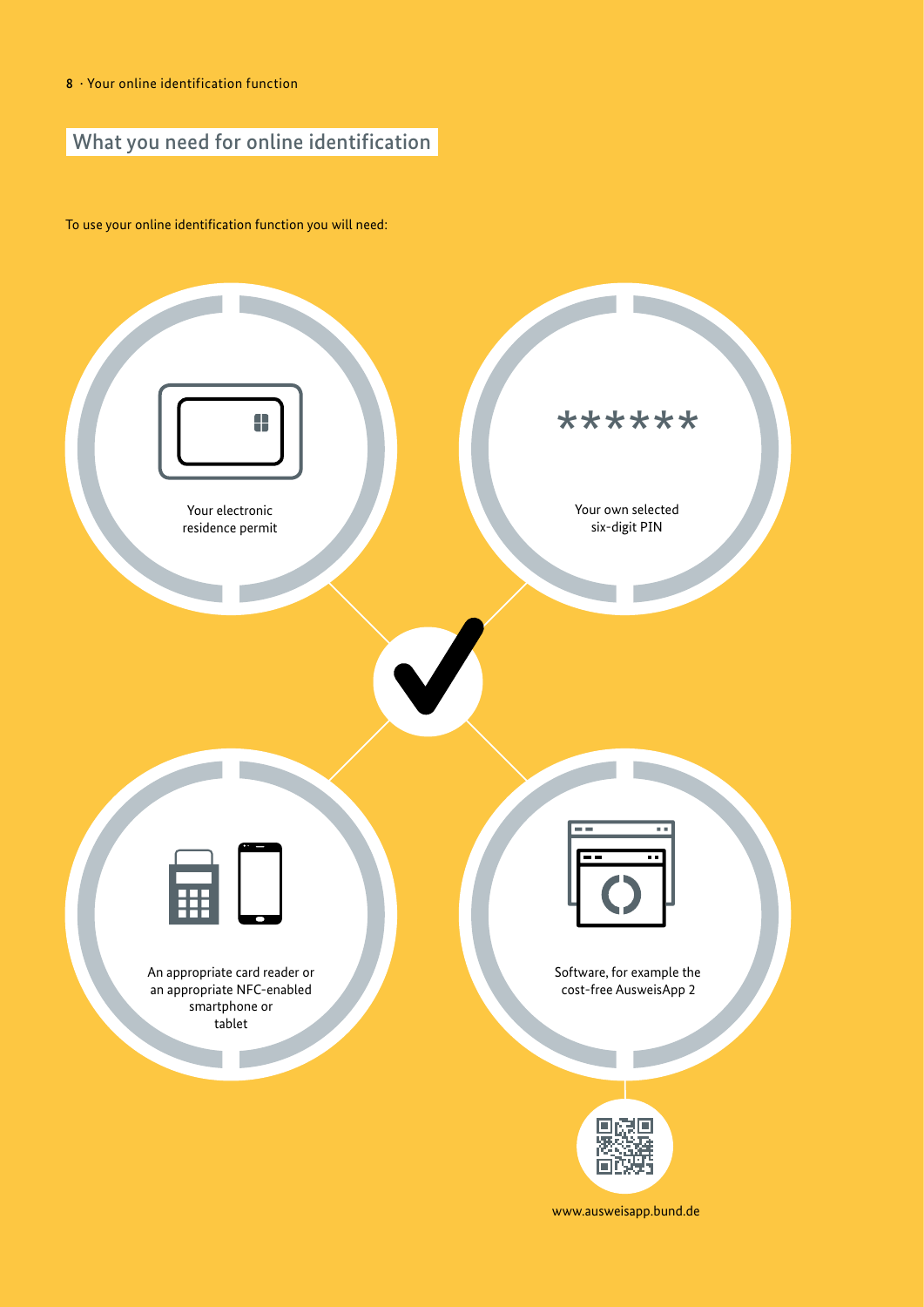## <span id="page-8-0"></span>Online identification is easy

Wherever you see the logo of the online identification function, you can identify yourself digitally.

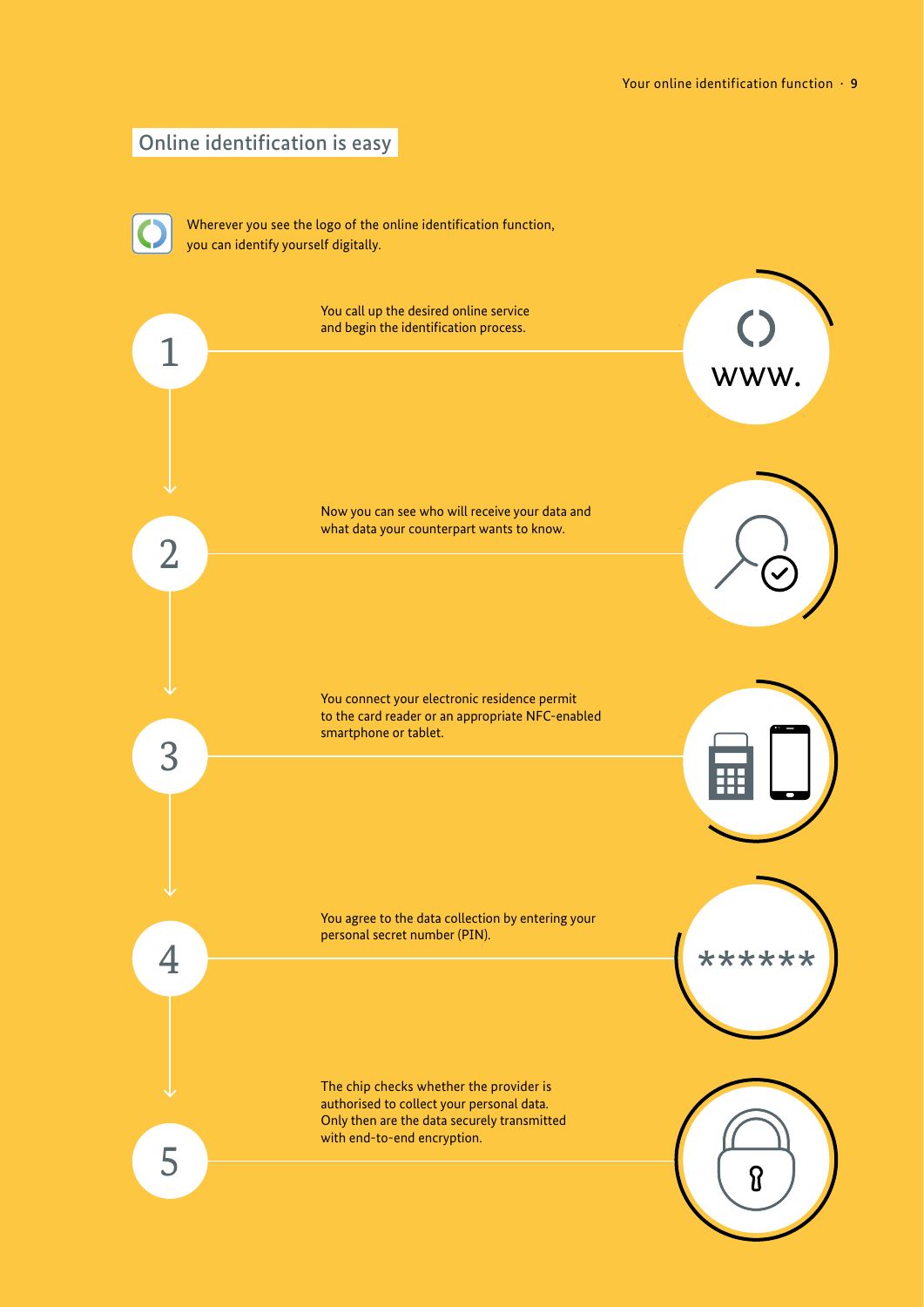#### <span id="page-9-0"></span>10 · Your online identification function

## Effective protection for your data

Four security mechanisms reliably protect your personal data.

#### Combination of possession and knowledge

Only if you are in possession of your electronic residence permit and know your personal secret number (PIN) can you use the online identification function.

This so-called *two-factor authentication* is more secure than the widespread one-factor authentication with user name and passwords.

2

1

#### Reciprocal identification

With the online identification function, both sides always identify themselves. You can therefore always see exactly to whom your data are to be transmitted. Your counterpart on the web must possess a valid state certificate for the collection of the data. You can have this certificate shown to you. If you agree to the collection, you give your consent for the transmission by entering your PIN.

The reciprocal proof of identity improves your security in the digital world.



#### Prerequisites for the data transmission

Your data will only be transmitted if the electronic residence permit is connected to the card reader or appropriate NFC-enabled smartphone or tablet and if the PIN has been entered.

Therefore the data cannot be extracted without your knowledge. In the event of loss or theft of your electronic residence permit, you are also safeguarded.



#### End-to-end encryption

The data are only transmitted in an encrypted state.

Thanks to end-to-end encryption, your data are protected against theft and misuse.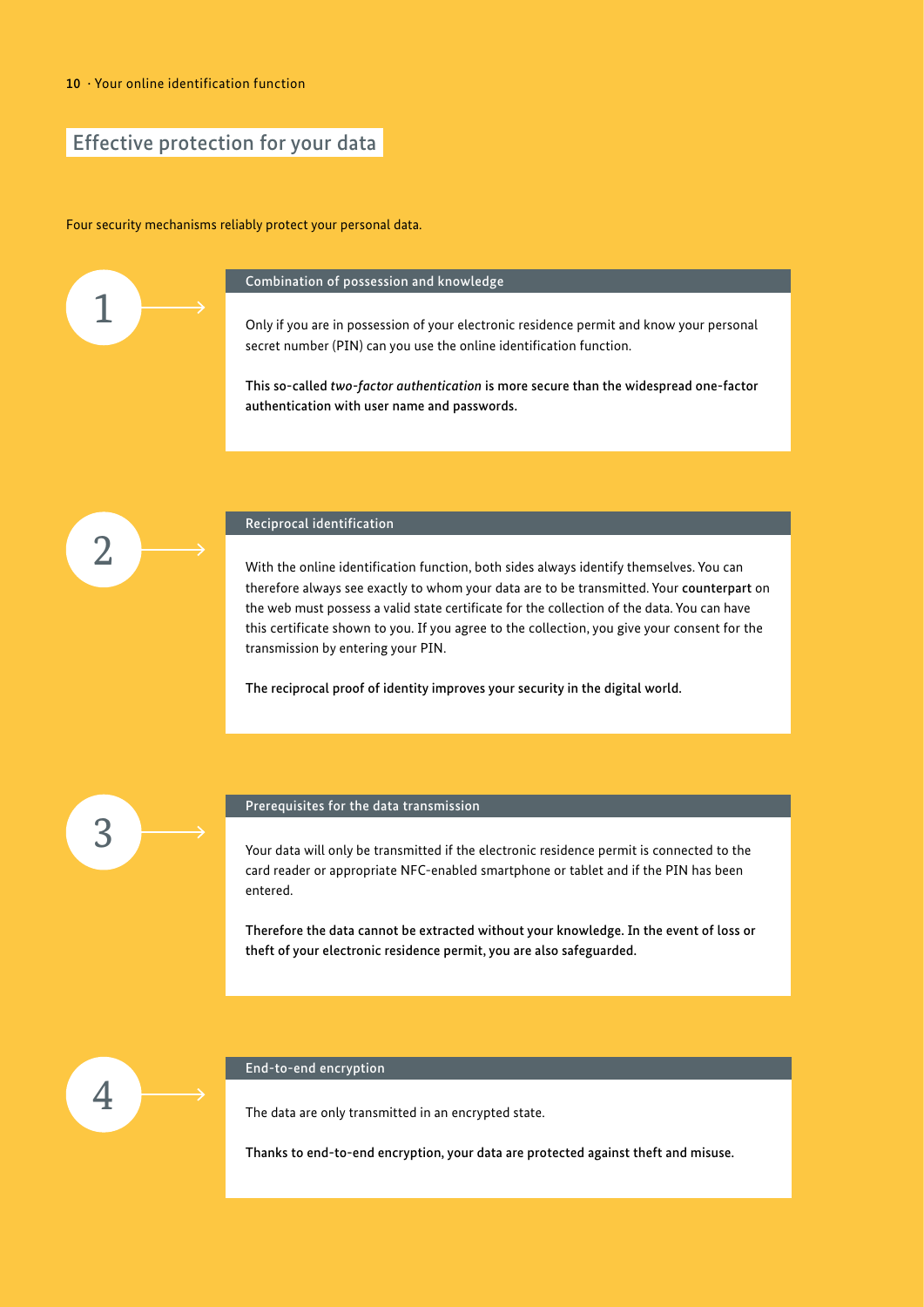#### <span id="page-10-0"></span>Where you can

## use the online identification function

You can use the online identification function for more and more services available from authorities, such as:

#### ■ Online registration

When you register with an online service for the first time, various user data are often collected. These can be your name, but in some cases also the whole address. With the aid of the electronic residence permit, these data can be transmitted rapidly and flawlessly.

#### § Verification of age or address

Some services may only be used by those who have reached a specific age or are regis tered as living at a particular address. The electronic residence permit can verify the age or address without revealing any further data. Only a simple "yes" or "no" is transmitted.

#### § Automatic filling out of forms

Filling out online forms is often tedious. Typing errors often happen during the entering of name or address. The online identification function enables these data to be taken from the electronic residence permit.

#### § Identification at automats

In future, more and more personalised services will also be offered at information and vending machines. Here, you could also use your electronic residence permit to identify yourself rapidly and easily.

#### § Access by pseudonym

The pseudonym is an identifier generated by the chip of the electronic residence permit depending on the respective service provider. Thus, for example, you can identify yourself on the internet on social networks without disclosing your personal data. After your ini tial registration, the services will recognise you every time you visit without your personal data being transmitted.

#### § Forms used by public authorities

In future more and more authorities will also offer their services on the internet (e. g. or enquiries about the number of points at the Federal Bureau of Motor Vehicles and Drivers). The online identification function furnishes reliable proof of identity for these offers.

#### Further information

You can find more information about this in the identity card portal [www.personalausweisportal.de](http://www.personalausweisportal.de)

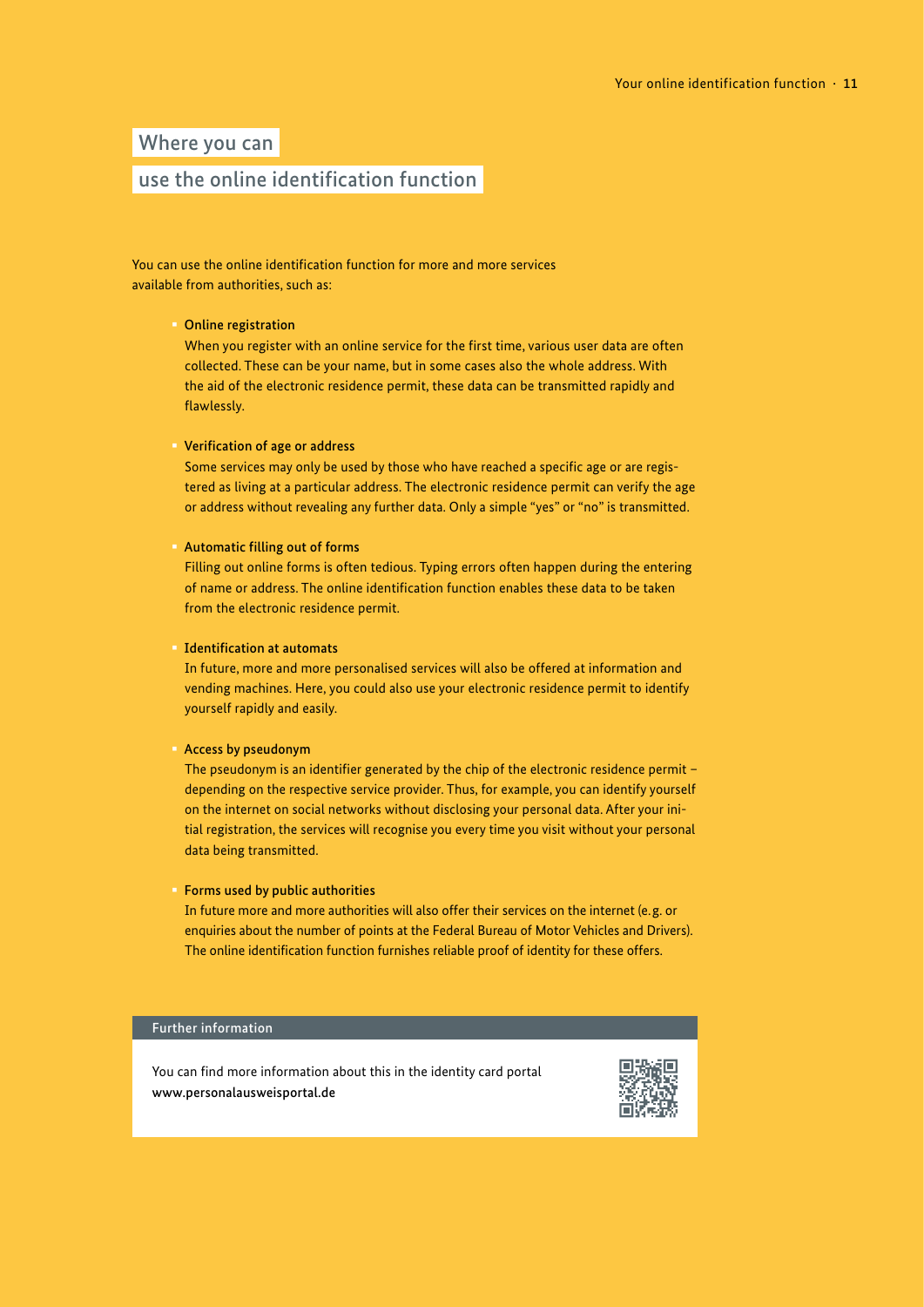## <span id="page-11-0"></span>Your very good right – self-determined data disclosure

Ultimately you yourself determine what data are to be transmitted.

A prerequisite is that your electronic residence permit is valid.

Your data are encrypted with every data transfer. All information and transmissions are protected by means of internationally recognised and established encryption methods.

The online identification function checks whether the online provider really is the one it purports to be.

Every provider who wants to use the electronic residence permit for its service must apply to the Issuing Unit for Terminal Certificates (Vergabestelle für Berechtigungszertifikate – VfB) for the relevant state authorisation certificate. According to stringent criteria, the Issuing Unit will check what data are absolutely necessary to provide the service and will only confer an authorisation for these data.

By entering your PIN number you can disclose the following data:

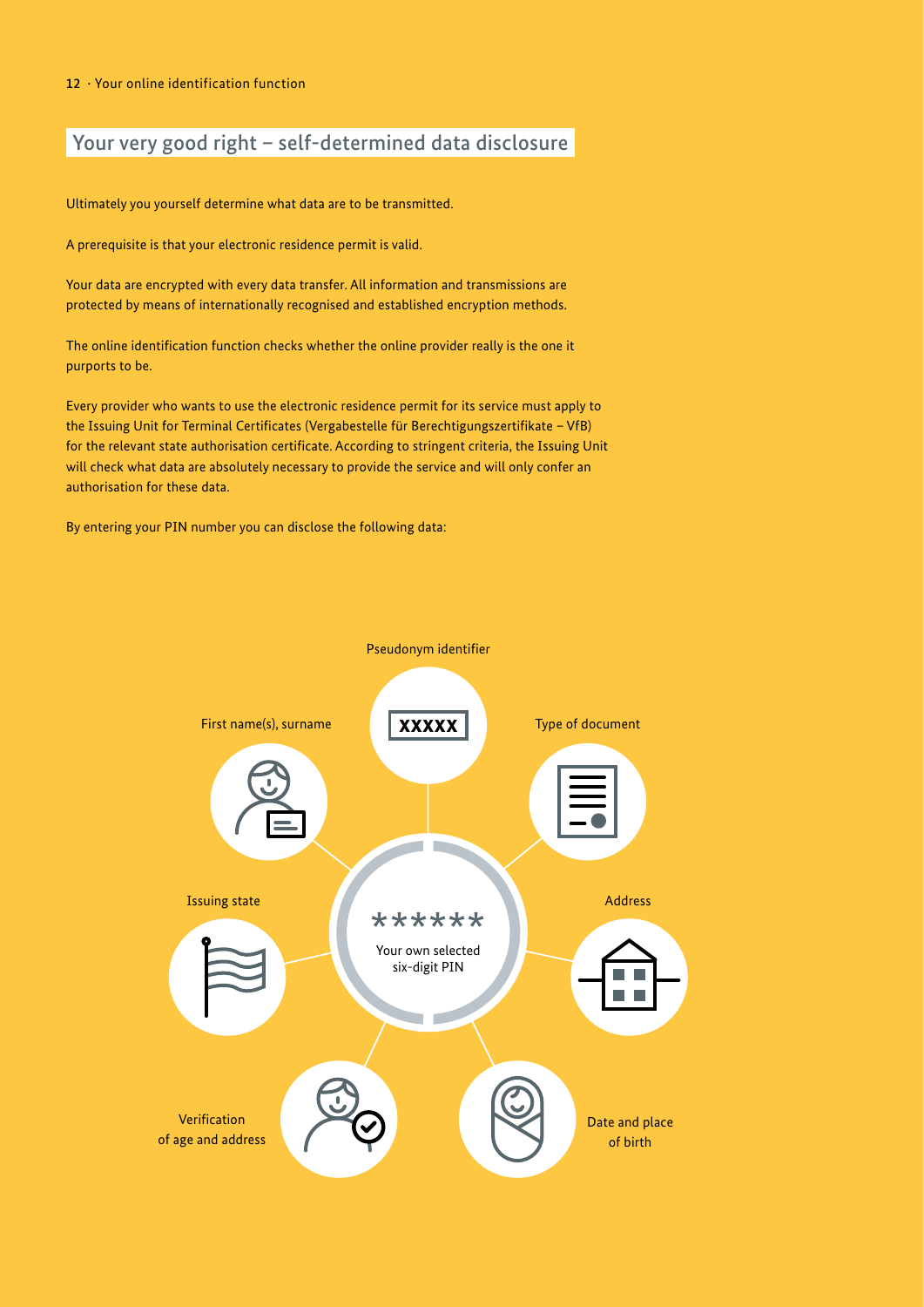## <span id="page-12-0"></span>On-the-spot extraction

Wherever personal data such as name and address are to be entered into a form, on-the-spot extraction makes sense. You can simply lay your electronic residence title on a suitable card reader and the data will be electronically accessed and processed. The procedure is quick and prevents errors.

Authorities and companies which offer you this function require a state authorisation for on-the-spot extraction and an appropriate card reader.

#### On-the-spot extraction works like this:



#### Protection of your data

An unnoticed retrieval of the data in the chip without your knowledge is not possible. The chip will only release the data if it is sent the secret number (PIN) or the card access number (CAN) imprinted on the electronic residence permit.

Only authorities legally authorised to verify identities can retrieve the biometric data in the chip of your electronic residence permit. The photograph and the fingerprints can neither be transmitted during online ID procedures nor during on-the-spot extraction.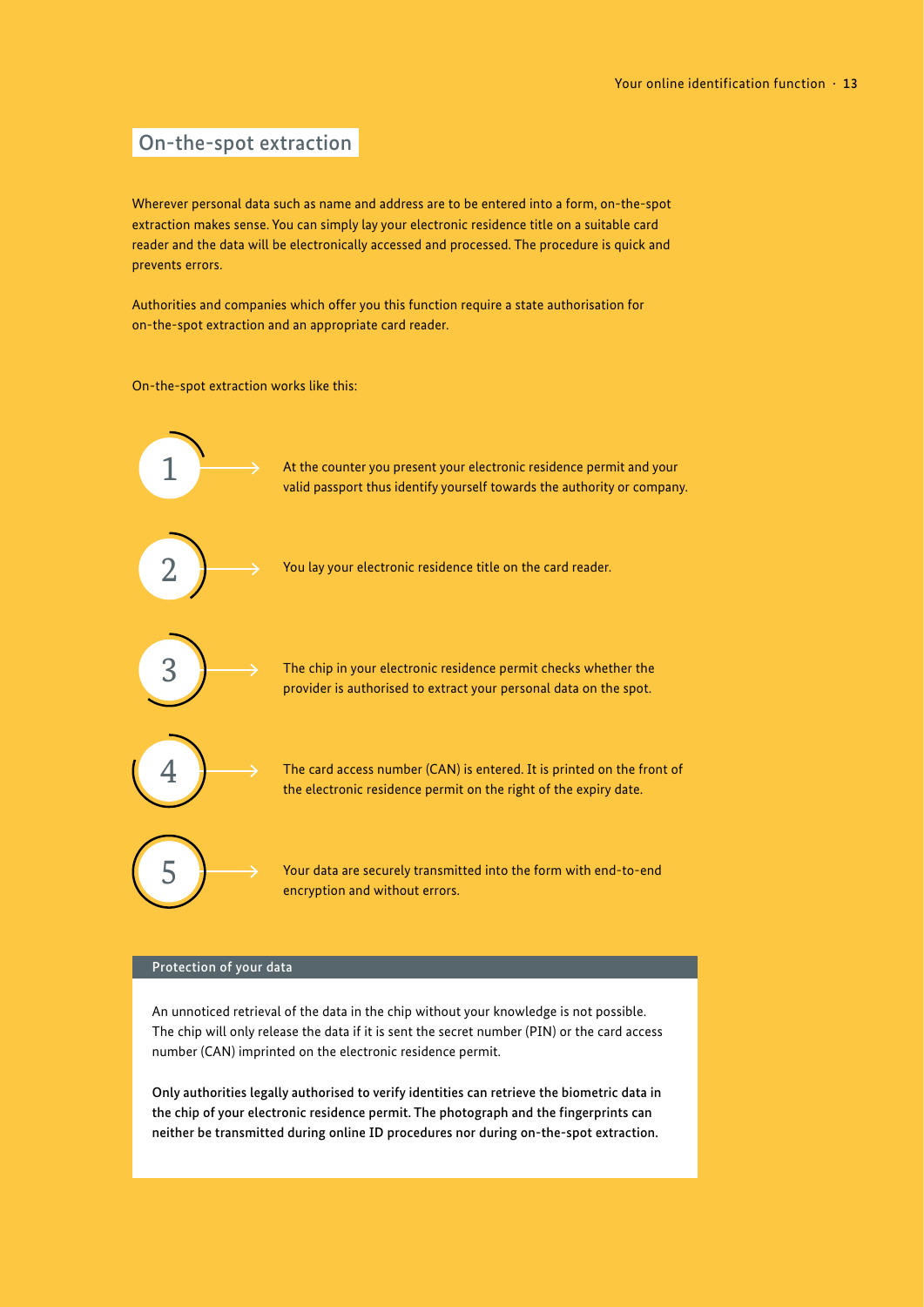# <span id="page-13-0"></span>Other functions

## Data retrieval by security authorities





On the chip of your electronic residence permit, your personal and biometric data are saved. These can only be read for legal purposes by authorities such as police, immigration authorities, customs and border authorities if the electronic residence permit is present. They compare the photo stored on the chip and possibly the fingerprints with those of the person identifying himself or herself with the electronic residence permit together with the travel document to which it belongs. Attempts at deceit with a lost or stolen residence permit will quickly be detected. Extraction of the biometric information via the Internet is not possible.

§ Biometric photograph

On the biometric photograph, the face must be centred and visible from the front. Any headgear must not cover the face, the eyes must be open and clearly visible. Excep tions are possible, e.g. for medical reasons. The photo is printed on the card surface and stored electronically on the chip.

**Fingerprints** 

When you apply for an electronic residence permit at the immigration office, fingerprints of both of your forefin gers will be taken. These will be stored on the chip of the card. The fingerprints are only temporarily stored at the immigration authority and the printers, Bundesdruckerei GmbH, and are deleted after the electronic residence permit has been issued. No fingerprints are taken in the case of children under the age of six years.

§ Supplementary provisions

Supplementary provisions and other rules regarding the residence permit are also stored on the chip of the elec tronic residence permit and printed on an extra sheet of paper. This sheet of paper will be given to you together with the electronic residence permit. In certain cases, the supplementary provisions will be adhered to your travel document with a sticky label.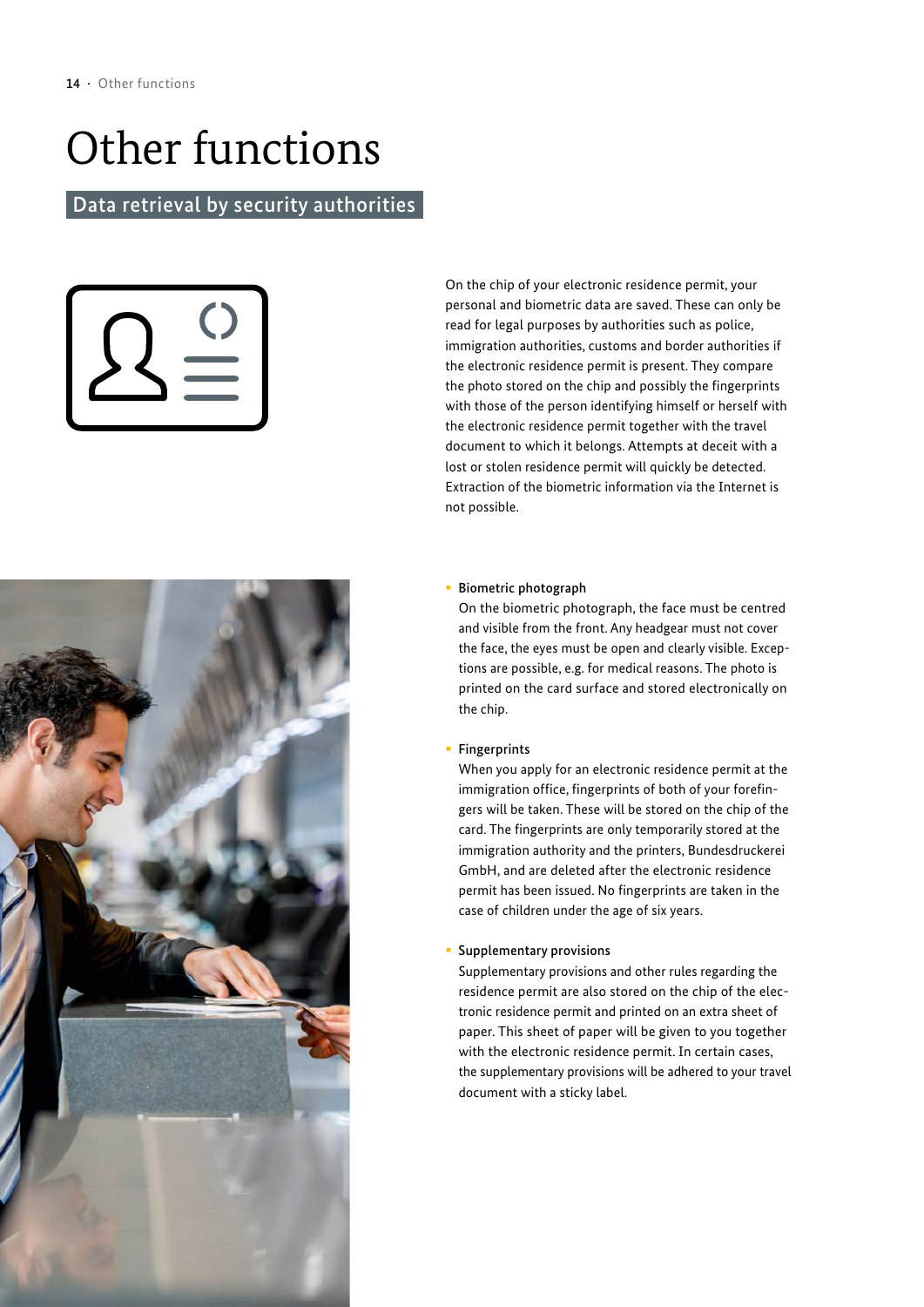# <span id="page-14-0"></span>Your PIN letter

### Important information for you

After the electronic residence permit has been issued, you will receive a PIN letter with information about your electronic residence permit and the online identification function.

The PIN letter contains this important information for you:



\*\*\*\*\*\*\*\*\*\*

PUK (Personal Unblocking Key) Cancellation password **– – – – – – – –**

#### Please therefore keep your PIN letter in a safe place. This information is for your eyes only.

You will receive the PIN letter if you are at least 16 years old at the time of application. If you are younger, you cannot yet use the online identification function and therefore will not receive a PIN letter. As from the age of 16 it is possible for you to have the online identification function switched on free of charge at your immigration office. You can then set your personal six-digit PIN and will receive notifica tion of the cancellation password.

§ Your personal six-digit PIN (Personal Identification Number)

You yourself can decide anytime whether and when you want to use your personal six-digit PIN. Upon receipt of the electronic residence permit you can replace the five-digit activation PIN (also called transport PIN) provided in the PIN letter with your personal six-digit PIN. You can either do this yourself from your PC at home with the aid of a card reader or a suitable NFC-enabled smartphone or tablet, or you can go the immigration office for assistance. Only then will the online ID function be available to you personally. Whenever you want to use the online identification function, your personal sixdigit PIN will be required.

#### § Card access number/CAN

If you have entered the wrong six-digit PIN twice by mis take, you will have to enter not only your personal six-digit PIN but also the card access number (CAN). You will find it on the front of your electronic residence title, in the bottom righthand corner. The access number is also required for on-the-spot data extraction.

#### § PUK (Personal Unblocking Key)

If you enter the wrong PIN three times, the online identi fication function will be blocked. In order to reactivate it you must enter the PUK. You will find your PUK in your PIN letter.

#### § The cancellation password

If you should lose your electronic residence permit or if it gets stolen, you must have the online identification function cancelled without delay by the immigration office or via the cancellation hotline. To do so, please tell the staff the cancellation password that you will find in your PIN letter.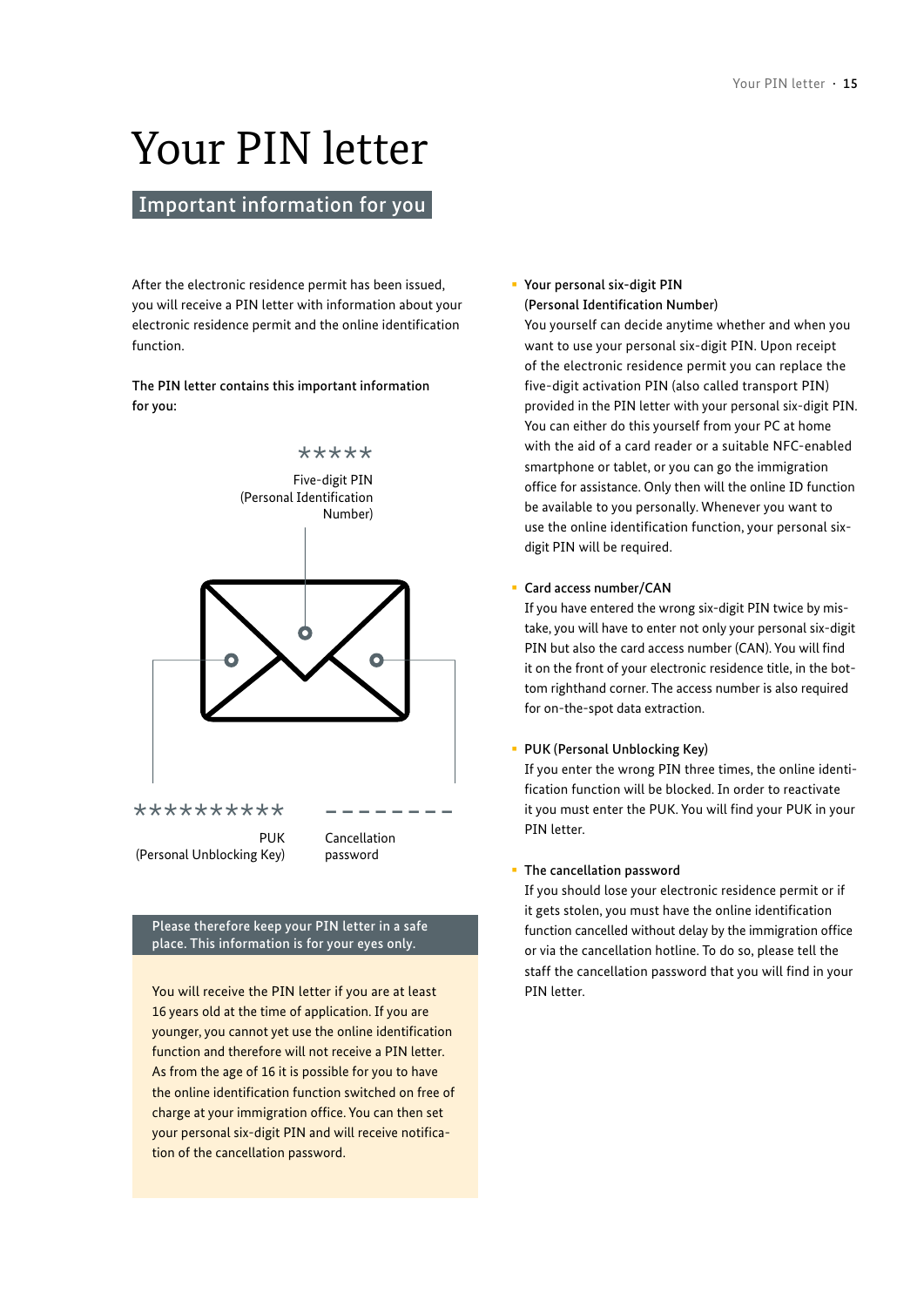# <span id="page-15-0"></span>Security advice

Your contribution towards security



Please observe this security advice:

- § Always keep your electronic residence permit in a safe place.
- Only you may know your personal six-digit secret number (PIN). Do not use an easy-to-guess combination of numbers, i.e. not 123456, nor your date of birth or numbers that can be read on your electronic residence permit.
- Do not pass your PIN on to third parties. Do not keep the PIN and the residence permit together, and never note the PIN on the electronic residence permit.
- Keep the PIN letter in a safe place. This PIN letter contains important information.
- § Take the electronic residence permit out of the card reader or remove it from your suitable, NFC-enabled smartphone or tablet once the data have been read.
- Regularly update your operating system, antivirus program and firewall.
- § If you have lost your electronic residence permit or it has been stolen, please immediately report this loss to the immigration office and have the online identification function cancelled. This cancellation will ensure that any attempt at wrongful use is detected at once.

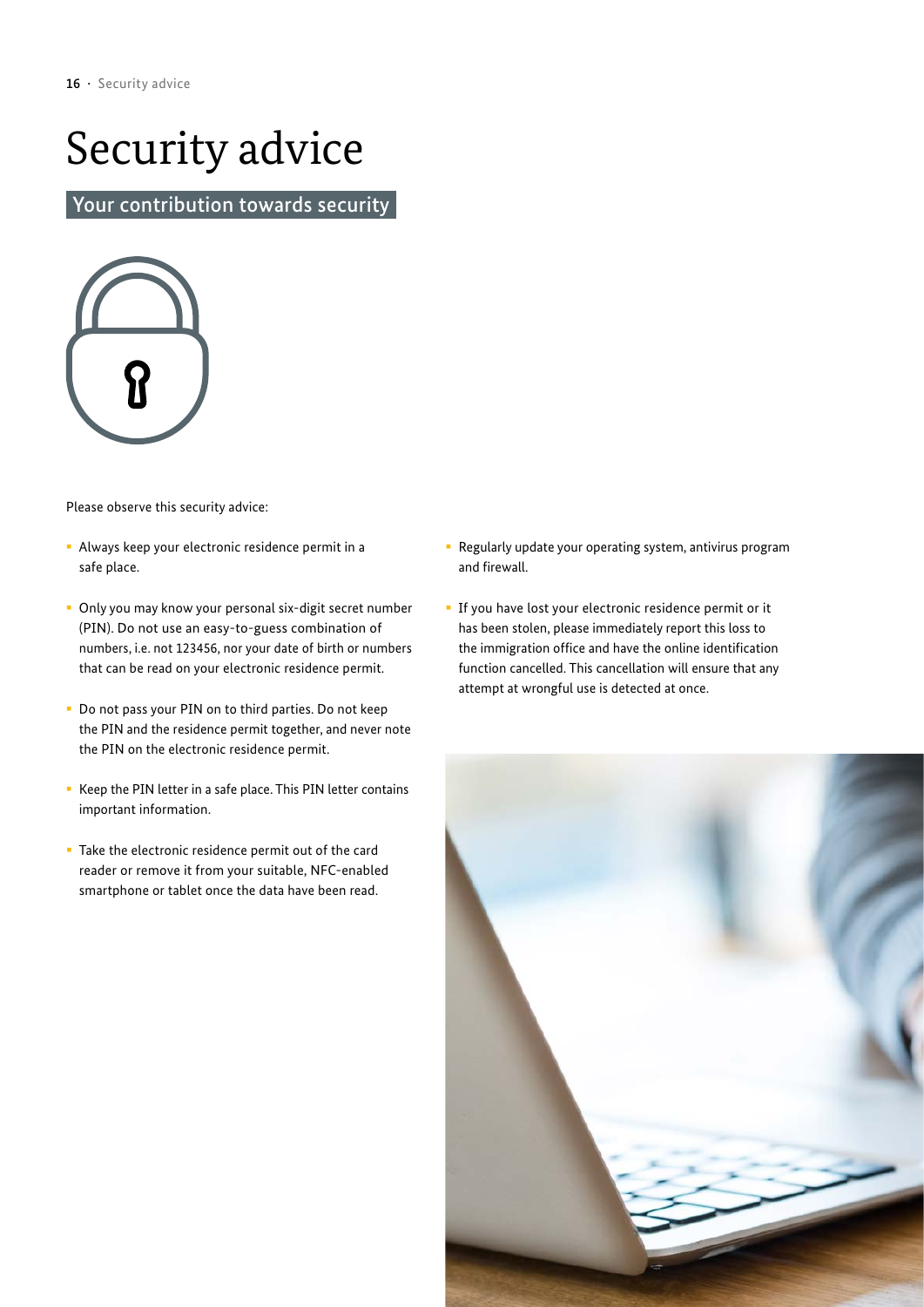# <span id="page-16-0"></span>Cancellation hotline

Accessible around the clock

# 116 116

Notes on the cancellation hotline

The telephone cancellation hotline can be reached seven days per week around the clock under the toll-free number 116 116. From abroad, please call either 0049-116 116 or 0049-3040 50 40 50 (subject to charges).

Please have your cancellation password which was sent to you in the PIN letter on hand for the call.

Online identification and on-the-spot extraction will no longer be possible after the cancellation.

You can have the electronic residence permit unblocked at an immigration office.

You must always inform the local immigration authority at once about any loss of the electronic residence title.

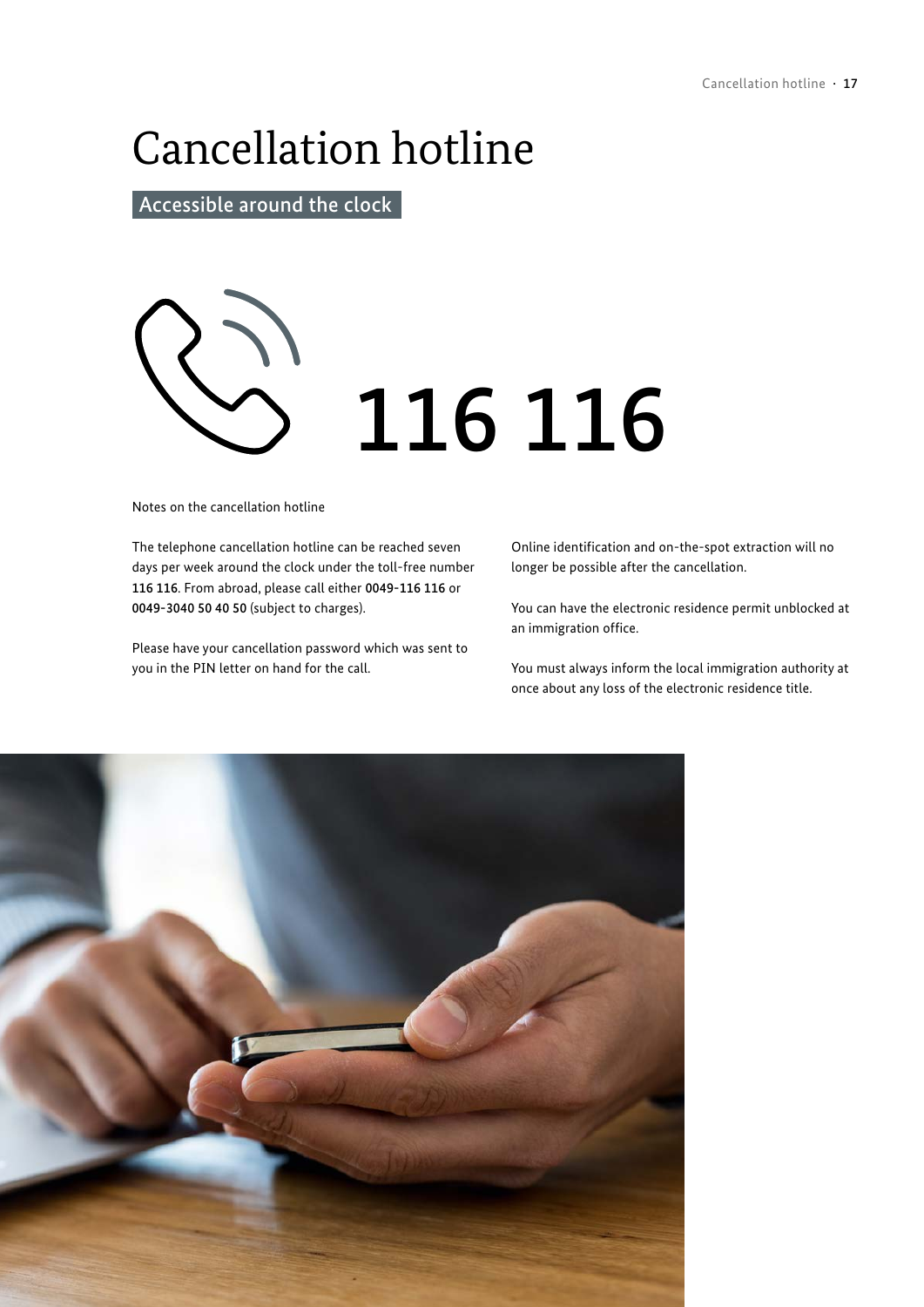<span id="page-17-0"></span>18 · On the Internet

# On the internet

These are the most important websites concerning the electronic residence title with online identification function





←

→

[www.ausweisapp.bund.de](http://www.ausweisapp.bund.de) Download of the free AusweisApp2 and support by telephone and e-mail

[www.bsi-fuer-buerger.de](http://www.bsi-fuer-buerger.de) Helpful information about your security on the internet

| Glossary                                                                                                                          |                                                                                                                               |
|-----------------------------------------------------------------------------------------------------------------------------------|-------------------------------------------------------------------------------------------------------------------------------|
| 123456 o<br><u> 1990 - Johann Barn, mars ann an t-Amhain an t-Amhain an t-Amhain an t-Amhain an t-Amhain an t-Amhain an t-Amh</u> | <b>CAN: Card Access Number</b>                                                                                                |
| <u> 1990 - Johann Barnett, fransk politiker (</u>                                                                                 | eAT: electronic residence title<br>(elektronischer Aufenthaltstitel)                                                          |
| <u> 1990 - Jan Barnett, fransk politik (</u>                                                                                      | <b>EU: European Union</b>                                                                                                     |
| <b>ICT</b><br><u> 1990 - Johann Barbara, martin a</u>                                                                             | ICT: Intra Corporate Transfer                                                                                                 |
|                                                                                                                                   | NFC: Near Field Communication;<br>radio standard for wireless data transmission over short<br>distances of a few centimetres. |
| *****<br>$\Omega$                                                                                                                 | PIN: Personal Identification Number;<br>personal secret number                                                                |
| **********                                                                                                                        | <b>PUK: Personal Unblocking Key;</b><br>8-digit unblocking number                                                             |
|                                                                                                                                   | VfB: Issuing Unit for authorisation certificate<br>(Vergabestelle für Berechtigungszertifikat)                                |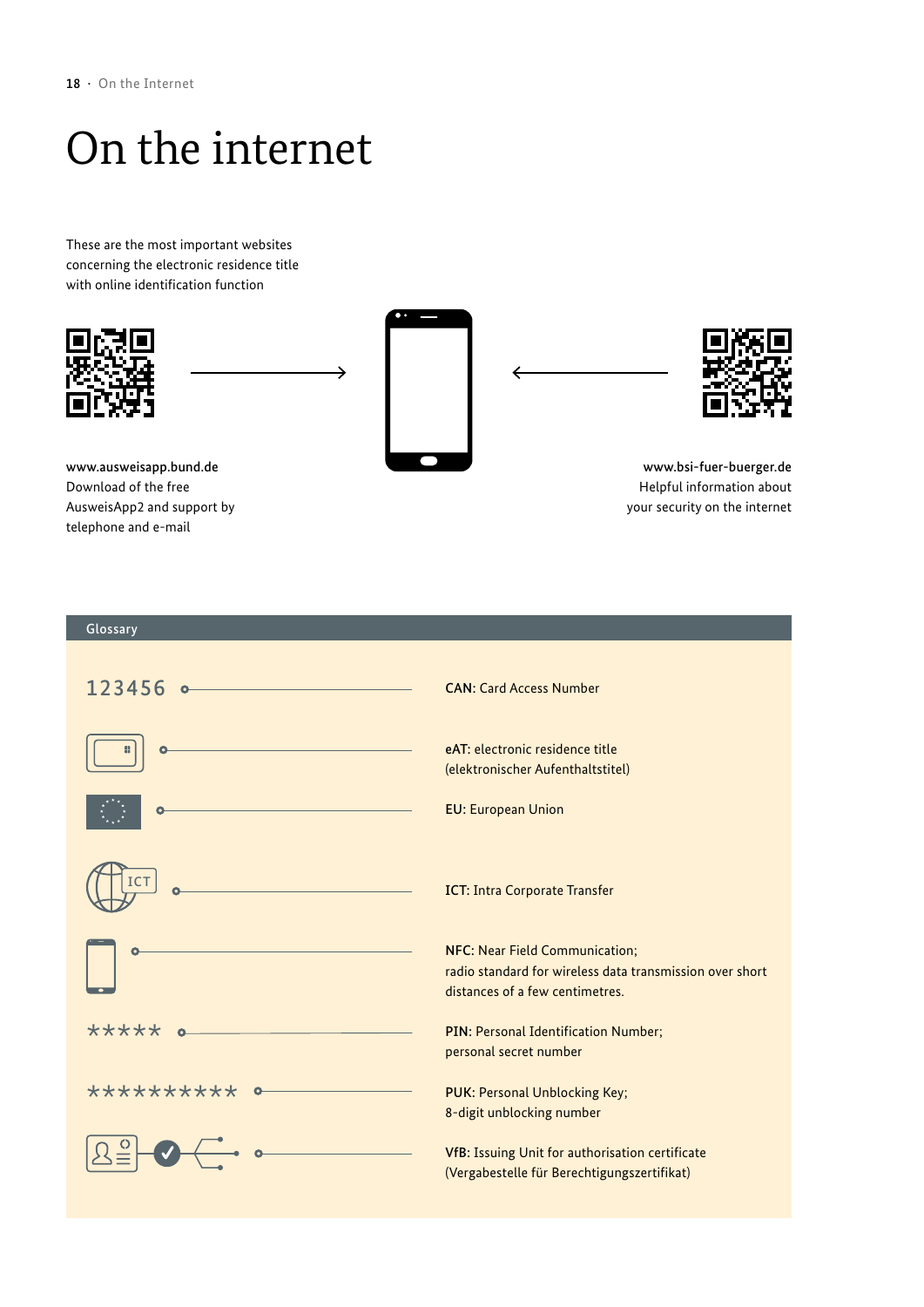## <span id="page-18-0"></span>Imprint

#### Editor

Bundesamt für Migration und Flüchtlinge, Referat 221, 90461 Nürnberg

Valid as of 1st updated edition 12/2018

Design KonzeptQuartier® GmbH, 90762 Fürth

Photograph / photo credits iStock/andresr, Giulio Fornasar, Geber86, pixdeluxe, Weekend Images Inc. Bundesministerium des Innern, für Bau und Heimat

Icons KonzeptQuartier® GmbH, 90762 Fürth Fink & Fuchs AG, 65205 Wiesbaden

Internet [www.bamf.de/eAT](http://www.bamf.de/eAT)

You can also download this publication as an accessible PDF document from: [www.bamf.de/publikationen](http://www.bamf.de/publikationen)